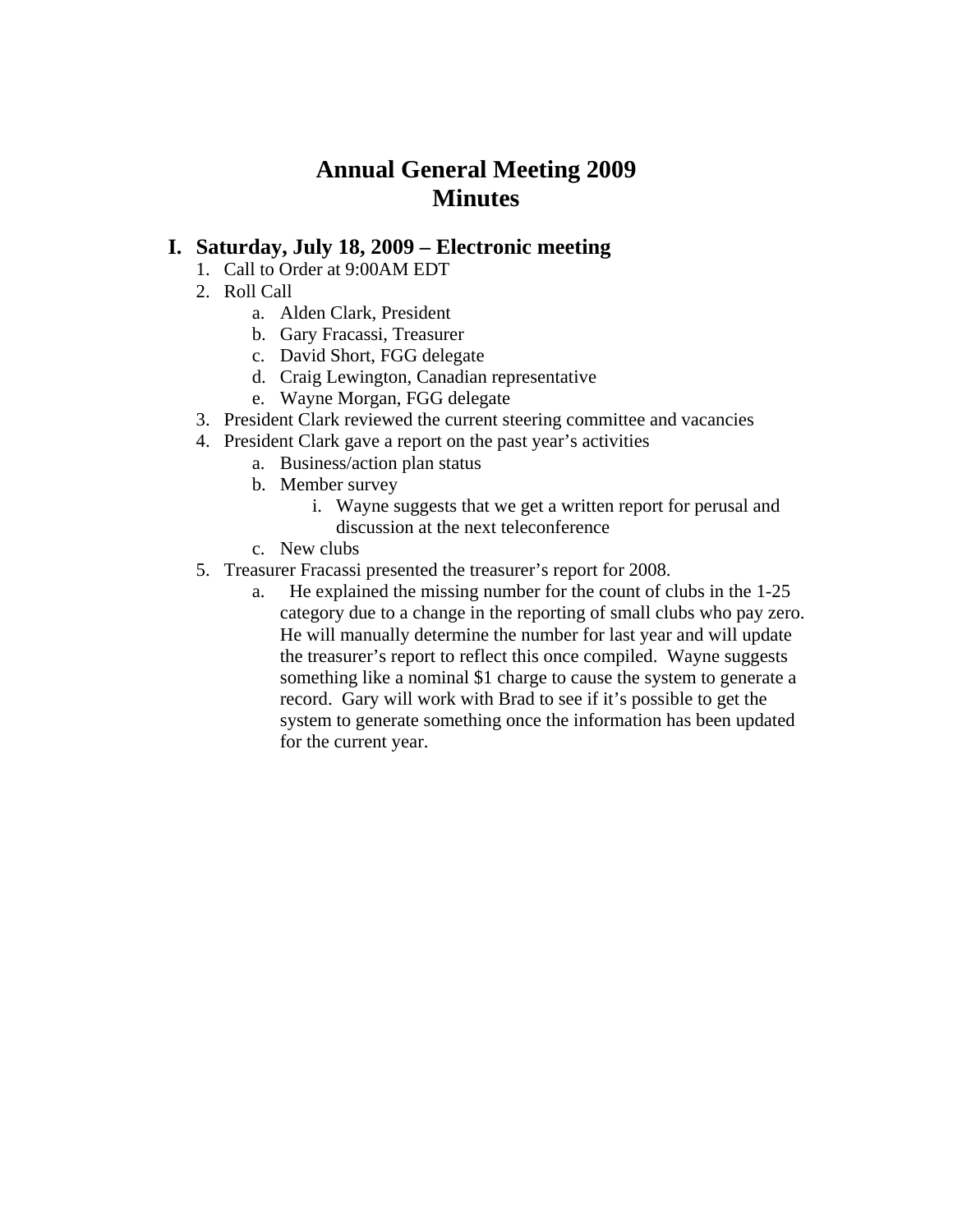#### International Front Runners 2009 Annual General Meeting Minutes

- b. Motion and second to accept the treasurer's report.
- c. Year-to-date for 2009 will be presented in Copenhagen
- 6. Federation delegates report
	- a. David Short discussed the Federation's activities this past year. The primary task this past year was to review the bids to host the games for 2014. Next step in the process is for teams to visit the cities and report back at the annual meeting in September to be held in Cologne.
	- b. Wayne will be attending that meeting. He has reviewed the documents that are available on the federation's website and requests that we poll our clubs to give him some direction as to how to register his votes (2 since David will not be attending).
	- c. Rainbow Memorial Run. The task of management of this race is being "pushed" to IFR and Wayne will prepare a history and report to the group as to what is involved with the event. Also Wayne and Alden will contact Brent Nicholson Earle to facilitate this. Alden raised a question as to whether the event is impeded since it's part of the cultural program rather than the sports area. David explains that the run is not timed and is intended to be inspirational. Craig will contact Vancouver to remind them of the event.
	- d. Wayne reported that he serves on the Sports Committee and the Site Selection Committee. David reported that he serves on the Legal Committee as well as the Site Selection Committee.
	- e. Wayne Morgan's position is up for re-election this year.
- 7. GLISA delegates report
	- a. President Clark will request a written report and will disseminate this electronically.
	- b. Gael Macleod's position is up for re-election this year.
- 8. David Short will re-contact the Cologne club as to hosting the 2010 AGM meeting. We are awaiting more details from the club and will provide those to the steering committee as we get them. Also, Wayne and Alden will contact the officers while they are in Cologne.
- 9. President Clark asks for new business and topics to be discussed during part two of this meeting to be held in Copenhagen.
	- a. David Short raised the request for a \$250 contribution to the women's running group in South Africa to attend a sponsored race. Motion and second to sponsor the group was approved.
		- i. Since we have not done this in the past, we agree that policy needs to be made in this area. We agree that future requests will be on a case-by-case basis. In order to be considered, information must be submitted in writing with as many details regarding the event and will be voted on by the appropriate IFR group (steering/membership).
	- b. Hosts for the 2011 AGM. Craig reported that Ottawa requested information on the bids and bidding process.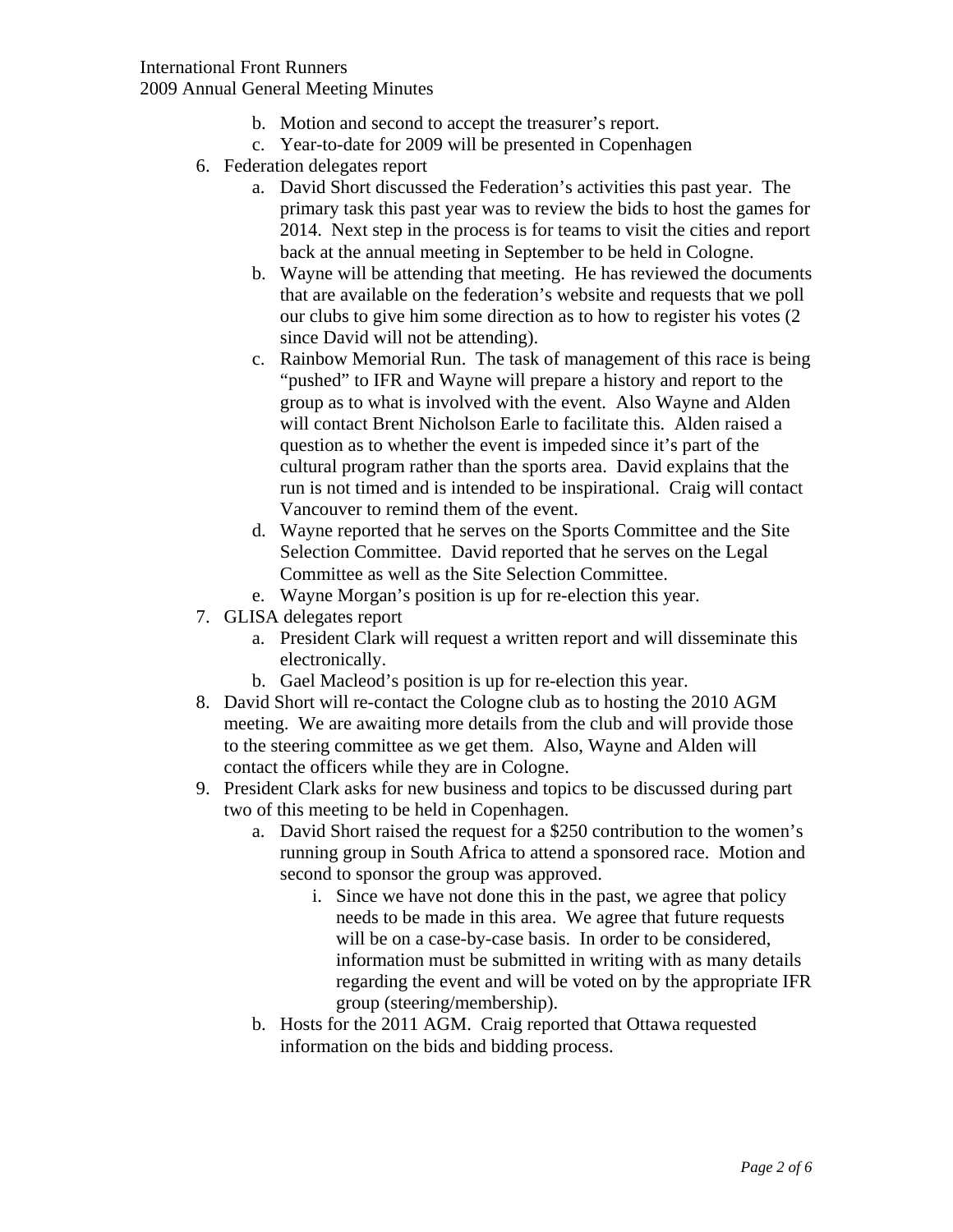- i. Wayne suggests that in years when there is not a major sport gathering (such as the Gay Games, Out Games, continental games) that the AGM be held electronically.
- ii. David reminds us that Honolulu previously bid and he will ask them if they're interested in submitting again.
- iii. Concerns were raised about travel and the tendency of people to not travel outside their geographic areas.
- iv. Consider the possibility of holding the electronic portion of the meeting in tandem with the in-person meeting.
- v. We should also explore using the internet and other technologies
	- 1. All members agree to investigate the different formats, etc. that their companies use and will report to the steering committee. Alden and Gary will take up in Copenhagen.
- c. Election of GLISA and FGG delegates
	- i. Wayne's position is open for the Federation
	- ii. Gael's position is open for GLISA
	- iii. Alden reminds everyone that the delegate position is for a twoyear term.
	- iv. Wayne is nominated to serve another term and is re-elected unanimously.
	- v. Alden asks for GLISA delegate. We agree to postpone the election pending further candidates. The position will be published and taken up in Copenhagen.
- d. Regional Representatives elections
	- i. Regions may conduct the elections as they see fit, either in person or electronically.
	- ii. Current regions for vote are Eastern US, South-Central US, Europe and Mexico-Central and South America.
	- iii. Absent election results, this will be deferred until part two in Copenhagen.
	- iv. Alden will follow up with the regions as well as Brad to discuss his continued roll as webmaster and communications officer.
- 10. Part one of the meeting was adjourned at 10:30AM EDT.

### **II. Friday, July 31, 2009 – Copenhagen, Denmark**

1. President Clark opened the meeting. The following people and the clubs they represented were in attendance:

- a. Alden Clark, Boston
- b. Gary Fracassi, Orlando
- c. Jon Borset, San Francisco
- d. Greg LaRocque, Running Moose
- e. Len Tritsch, Seattle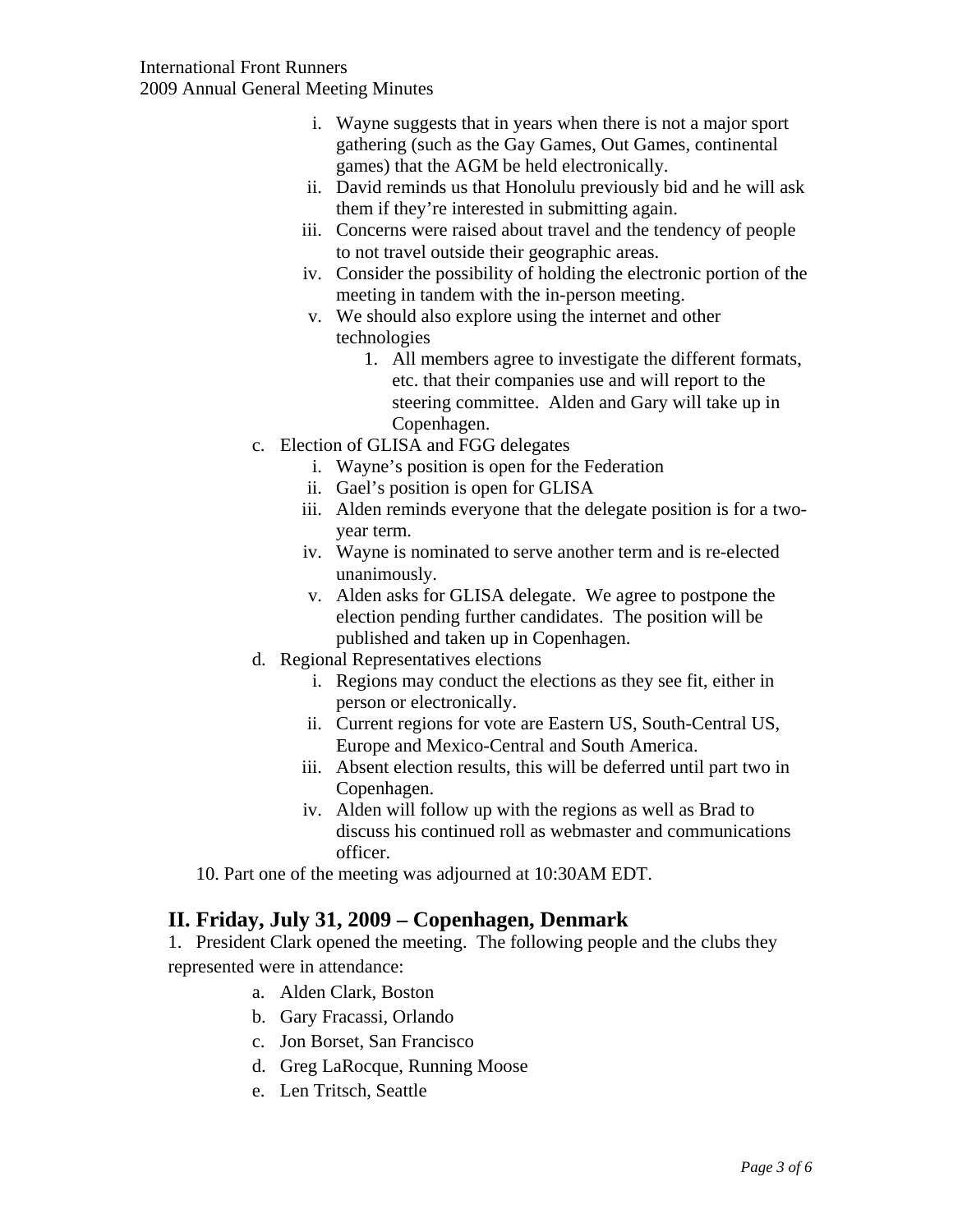### International Front Runners 2009 Annual General Meeting Minutes

- f. Per Horn Rasmussen, Copenhagen
- 2. President Clark gave an overview of Part 1 of the Annual General Meeting that took place via conference call on Saturday, July 18, 2009.
	- a. There was further discussion of the Rainbow Run and what IFR's involvement would be. There was a brief history of how the run came to be and what is anticipated going forward. The primary questions involved the size and scope of the run (is it limited to previous Gay Games cities?), and it was clear that we would need a more detailed proposal from the Federation before we could act.
	- b. Follow up on bids for the 2011 AGM location
		- i. David Short would contact Honolulu Front Runners to see if there is still interest on their part to host
		- ii. Greg LaRocque reported that Vancouver will very likely consider hosting 2011 in conjunction with the North America Out Games
		- iii. We also discussed the likelihood of continuing physical meetings in the future, opting instead for electronic methods
	- c. We discussed the status of regional representative elections. Greg reported that he had received preliminary information that Said Pulido was planning to continue as the regional rep from Central and South America. He also reported the fantastic send-off that Said and the other members of the team from Mexico City received from the Mayor and President of Mexico.
- 3. Report of the GLISA delegate
	- a. The current World Out Games had 2,280 participants in various running events.
	- b. There are two upcoming continental Out Games
		- i. Asia/Pacific to be held in Wellington March 12 through 19, 2011
		- ii. North America to be held in Vancouver July 26 through 31, 2011
	- c. There will be a pride house in Whistler and in Vancouver during the winter Olympics. The goal is to link sports with human rights. GLISA also plans to have a pride house in London and Russia.
- 4. Election of Officers
	- a. The election of Brad Miyasato as communication officer was ratified
	- b. Gael Macleod was reelected to a two year term to represent IFR at GLISA
- 5. Treasurer Fracassi presented the treasurer's reports.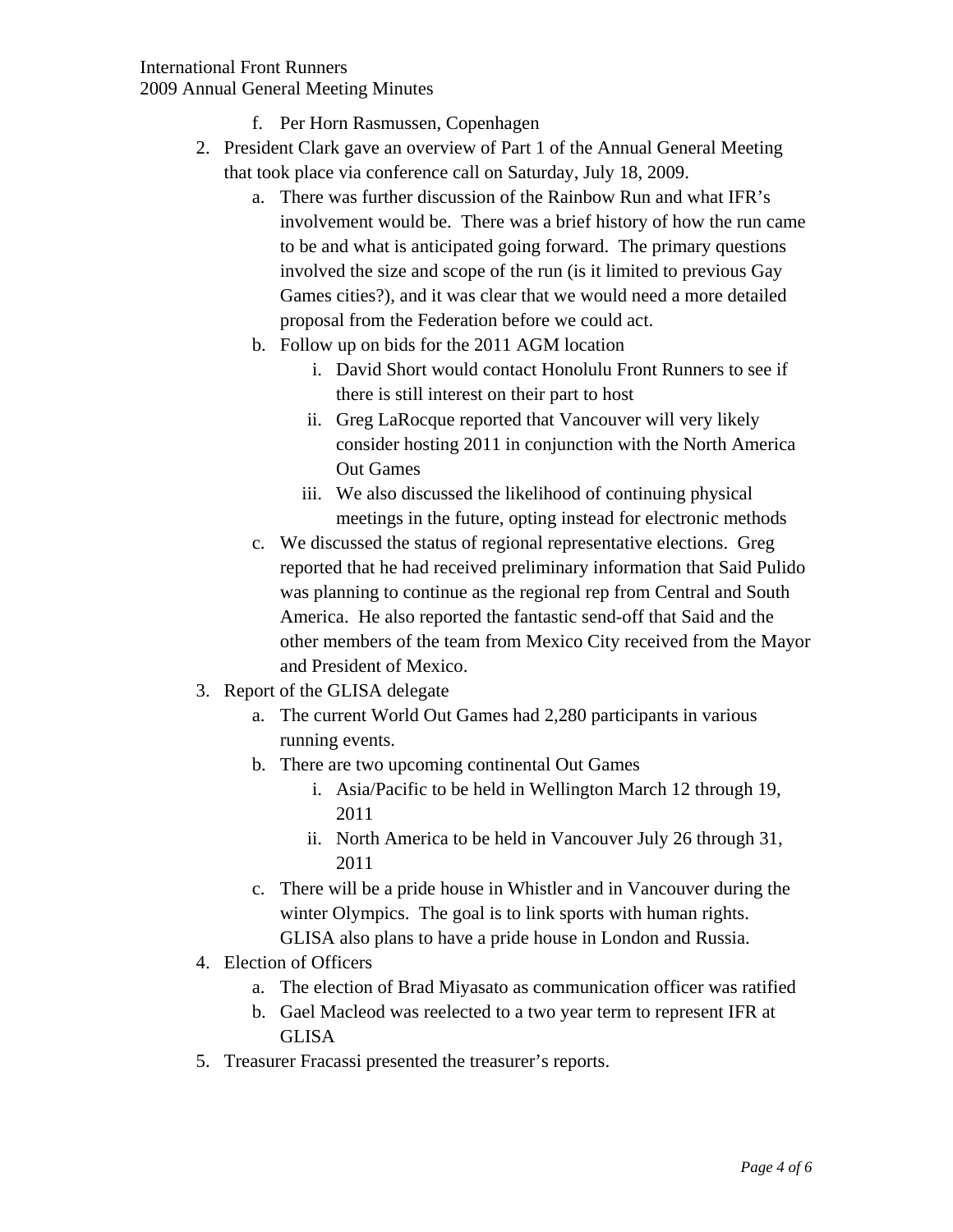- a. The number of clubs in the first level (less than 25 members) had be corrected for 2008 and YTD 2009
- b. The financial statement for the first six months of 2009 was also presented.
- c. There was some discussion on the number of clubs that are members as well as those that are not current. Further contact by the Regional Reps was necessary to try to confirm existence of non-member clubs and get updated contact information; otherwise inactive clubs will be deleted from the website.
- d. The 2008 report as corrected was accepted as was the 6 month report for 2009.
- 6. Positions are open for a few regional representatives and they will have an online election.
- 7. New Business
	- a. Review survey there were some surprising numbers and some general trends that appeared. These seem to indicate communication issue between IFR and ultimately the individual members of the clubs. The survey also pointed out that there is a question as to the role of IFR and how IFR interacts with the various FR clubs. It was felt that some of this could be addressed by increasing the visibility of IFR.
		- i. Greg brought forth the idea of sister cities and suggested that we use an event to focus the attention of IFR and IFR clubs. He will write up a proposal for a suggested event and how IFR would be involved, how IFR would involve some of its clubs and, how IFR would benefit. When fully developed we will have a section of the website for clubs to sign-up for participation.
		- ii. Greg also suggested that IFR develop a leadership group with expertise in various areas that and make that available to clubs
			- 1. This might include assistance with events the clubs would host both in terms of expertise and volunteers
			- 2. Initially we would put out a call for volunteers willing to help
			- 3. Ultimately we would follow up with targets in specific areas
			- 4. We could start by identifying events track, road races, distance runs, off-road events and triathlons
			- 5. Greg and Alden volunteer to work in this area
		- iii. Gary suggested that IFR could host a specific event at the upcoming Gay Games. Rather than just a social event